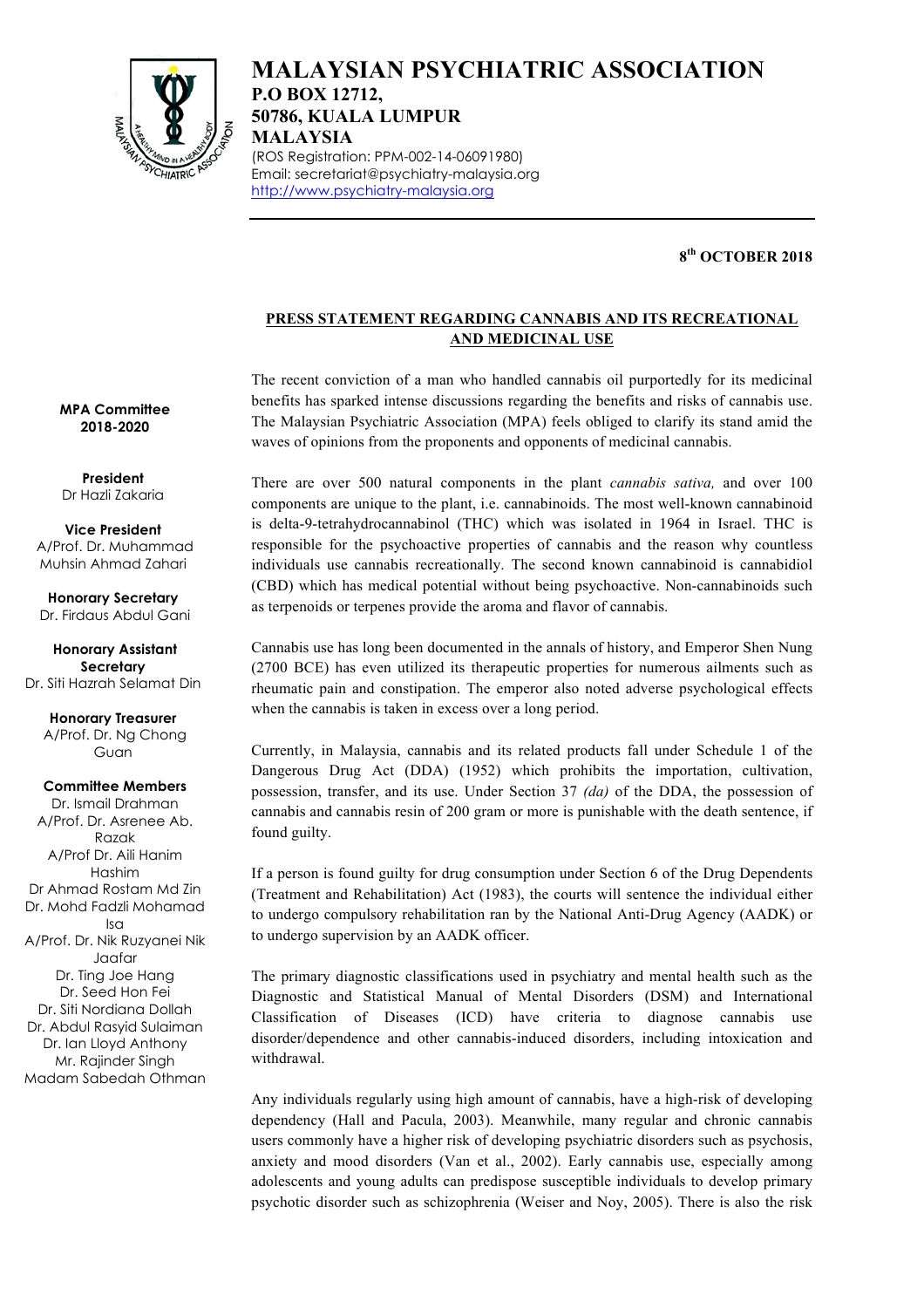

# **MALAYSIAN PSYCHIATRIC ASSOCIATION P.O BOX 12712, 50786, KUALA LUMPUR MALAYSIA** (ROS Registration: PPM-002-14-06091980)

Email: secretariat@psychiatry-malaysia.org http://www.psychiatrymalaysia.org

of neurocognitive impairment among those who use cannabis at a young age (Schweinsburg, Brown and Tapert, 2010).

These possible harms did not stop the scientific advancement to uncover the medicinal properties of cannabis. Research have shown useful cannabinoids uses in managing medical conditions such as multiple sclerosis and glaucoma (Grotenhermen and Müller-Vahl, 2012), treatment-resistant, and certain forms of epilepsy (O'Connell, Gloss and Devinsky, 2017), chronic and neuropathic pain (Fine and Rosenfeld, 2013) and chemotherapy-induced nausea and vomiting (Grotenhermen and Muller-Vahl, 2012).

THC which is the psychoactive part of cannabis may have a possible role in alleviating nausea, vomiting, and pain, while CBD may be utilized in the management of seizure, anxiety, and psychosis.

Although there is on-going public interest, the potential medical use is still under scientific investigations. There is still a large gap of knowledge regarding medicinal cannabis. The evidence to support the efficacy, effectiveness and safety of medicinal cannabis is still weak. A recent systematic review and meta-analysis by Whiting et al., (2015) showed an improvement of symptoms associated with cannabinoids use in 79 studies. However, this association did not reach statistical significance in the clinical trials. The other controversies surrounding medicinal cannabis include legal, ethical and societal implications of its use, safe route of administration, storage and dispensing and adverse medical and health consequences (Bridgeman et al., 2017).

Thus, the MPA would like to urge for the setting-up of a review committee on medicinal cannabis in Malaysia before any final decision. The multi-disciplinary committee should consist of the medical and legal professionals, academicians and researchers, and the other stakeholders in the community. Further local high-quality research and clinical trials should be encouraged to determine the acceptance and indications of medicinal cannabis in Malaysia. A revision of the legal and healthcare system should be in place to accommodate medicinal cannabis in the community. Finally, medicinal cannabis use should follow the same rigorous process as any other new medications to ensure the acceptable level of its effectiveness and safety before its availability to the public.

#### References:

Hall, W., & Pacula, R.L. (2003). Cannabis use and dependence: Public health and public policy. Cambridge: Cambridge University Press

Van OS, Bak JM, Hanssen M, et al. Cannabis use and psychosis: a longitudinal population-based study. Am J Epidemiol. 2002;156:319–327.